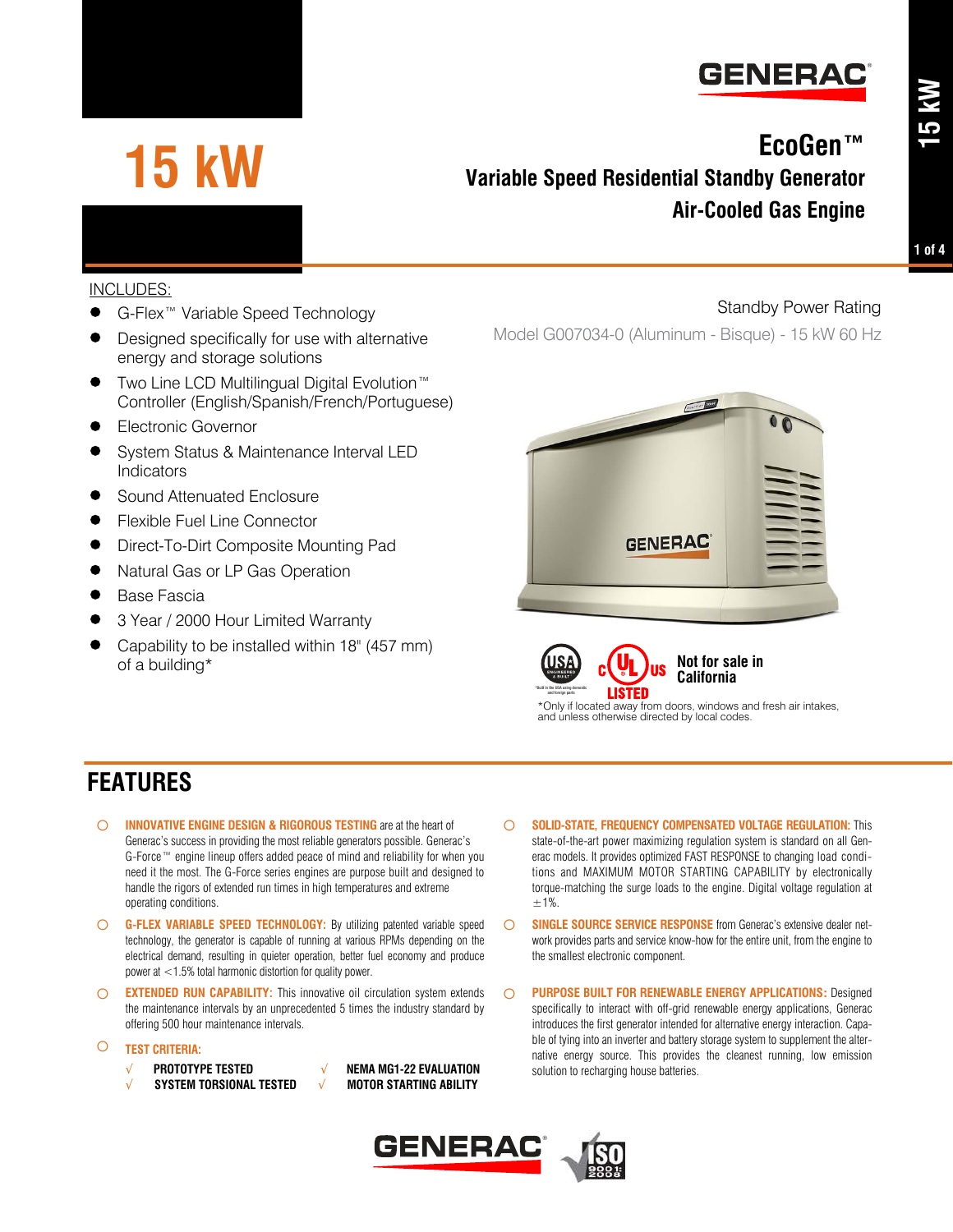**GENERAC** 

# **15 kW features and benefits**

#### **Engine**

| Generac G-Force design                 | Maximizes engine "breathing" for increased fuel efficiency. Plateau honed cylinder walls and plasma moly rings helps the engine<br>run cooler, reducing oil consumption resulting in longer engine life.                                                                                                             |
|----------------------------------------|----------------------------------------------------------------------------------------------------------------------------------------------------------------------------------------------------------------------------------------------------------------------------------------------------------------------|
| "Spiny-lok" cast iron cylinder walls   | Rigid construction and added durability provide long engine life.                                                                                                                                                                                                                                                    |
| Electronic ignition/spark advance      | These features combine to assure smooth, quick starting every time.                                                                                                                                                                                                                                                  |
| Oil circulatory system                 | Extends maintenance intervals to 500 hours and virtually eliminates oil degradation.                                                                                                                                                                                                                                 |
| Full pressure lubrication system       | Pressurized lubrication to all vital bearings means better performance, less maintenance and longer engine life.                                                                                                                                                                                                     |
| Low oil pressure shutdown system       | Shutdown protection prevents catastrophic engine damage due to low oil.                                                                                                                                                                                                                                              |
| High temperature shutdown              | Prevents damage due to overheating.                                                                                                                                                                                                                                                                                  |
| Optimized muffler and resonator        | Results in dramatically quieter operation during exercise and normal loads than constant speed systems.                                                                                                                                                                                                              |
| <b>Generator</b>                       |                                                                                                                                                                                                                                                                                                                      |
| Cylindrically wound rotor              | Allows for multi-phase excitation, enabling variable engine RPM resulting in fuel savings and sound reduction.                                                                                                                                                                                                       |
| Skewed stator                          | Produces a smooth output waveform for compatibility with electronic equipment.                                                                                                                                                                                                                                       |
| Variable speed, constant frequency AVR | Provides uncommonly clean power with less than 1.5% THD (Total Harmonic Distortion).                                                                                                                                                                                                                                 |
| Automatic voltage regulation           | Regulates the output voltage to $\pm$ 1% prevents damaging voltage spikes.                                                                                                                                                                                                                                           |
| UL 2200 listed                         | For your safety.                                                                                                                                                                                                                                                                                                     |
| <b>Evolution™ Controls</b>             |                                                                                                                                                                                                                                                                                                                      |
| Auto/Manual/Off illuminated buttons    | Selects the operating mode and provides easy, at-a-glance status indication in any condition.                                                                                                                                                                                                                        |
| Sealed, raised buttons                 | Smooth, weather-resistant user interface for programming and operations.                                                                                                                                                                                                                                             |
| 2-wire Start Interconnection           | Allows the generator to be started by a two wire signal.                                                                                                                                                                                                                                                             |
| Smart battery charger                  | Delivers charge to the battery only when needed at varying rates depending on outdoor air temperature.<br>Compatible with lead acid and AGM-style batteries.                                                                                                                                                         |
| Main line circuit breaker              | Protects generator from overload.                                                                                                                                                                                                                                                                                    |
| Electronic governor                    | Maintains constant 60 Hz frequency.                                                                                                                                                                                                                                                                                  |
| <b>Unit</b>                            |                                                                                                                                                                                                                                                                                                                      |
| SAE weather protective enclosure       | Sound attenuated enclosures ensure quiet operation and protection against mother nature, withstanding winds up to 150<br>mph. Hinged key locking roof panel for security. Lift-out front for easy access to all routine maintenance items. Electrostat-<br>ically applied textured epoxy paint for added durability. |
| Enclosed critical grade muffler        | Quiet, critical grade muffler is mounted inside the unit to prevent injuries.                                                                                                                                                                                                                                        |
| Small, compact, attractive             | Makes for an easy, eye appealing installation, as close as 18" away from a building.                                                                                                                                                                                                                                 |
| <b>Installation System</b>             |                                                                                                                                                                                                                                                                                                                      |
|                                        |                                                                                                                                                                                                                                                                                                                      |

- 1 ft (305 mm) flexible fuel line connector Absorbs any generator vibration when connected to rigid pipe.
- Direct-to-dirt composite mounting pad Complex lattice design prevents settling or sinking of the generator system.
- Integral sediment trap Prevents particles and moisture from entering the fuel regulator and engine, prolonging engine life.

**2 of 4**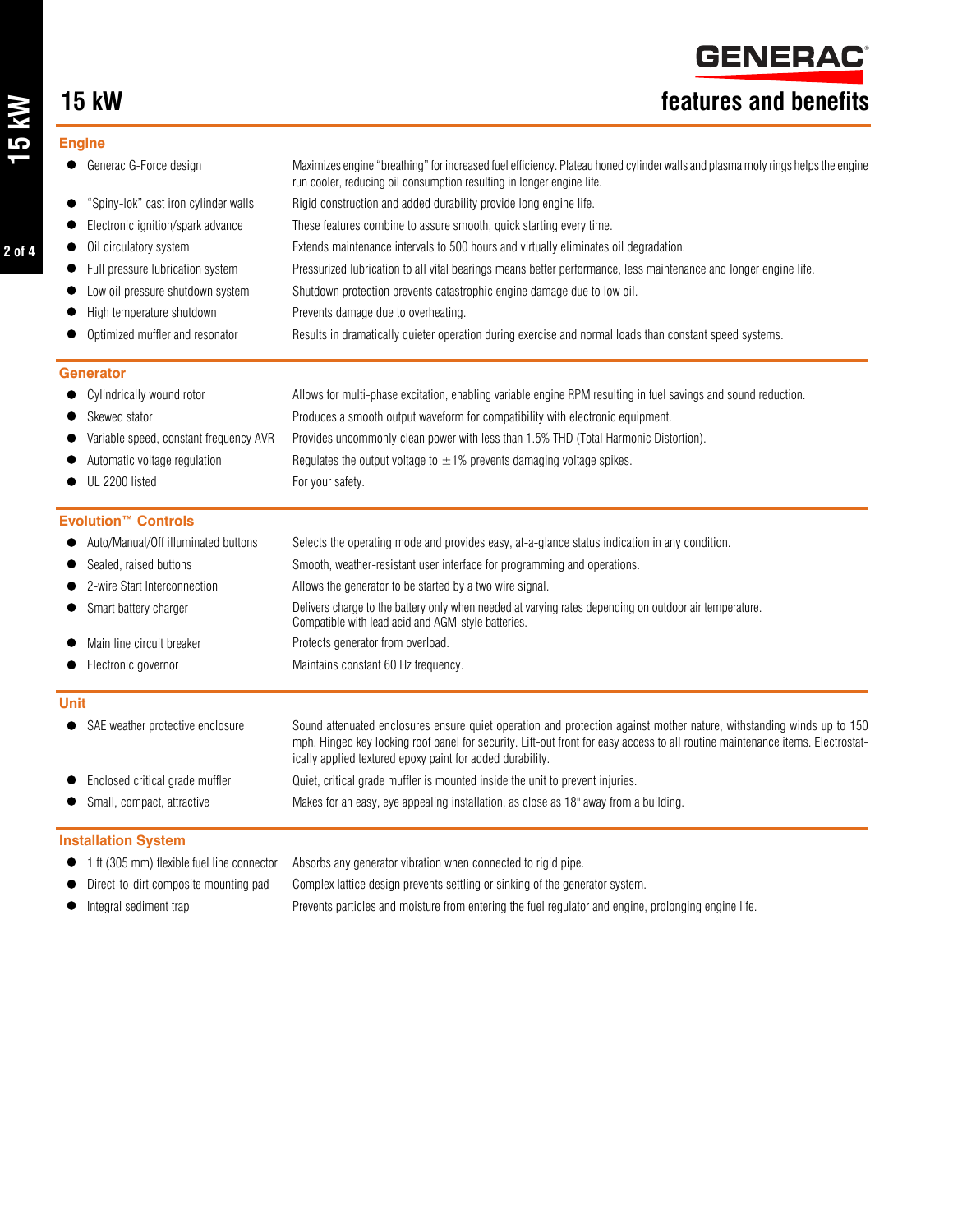# GENERAC<sup>®</sup>

# **15 kW specifications**

| Generator                                                                                                                                                                                                      |                                                                                                |
|----------------------------------------------------------------------------------------------------------------------------------------------------------------------------------------------------------------|------------------------------------------------------------------------------------------------|
| Model                                                                                                                                                                                                          | G007034-0                                                                                      |
| Rated Maximum Continuous Power Capacity (LP)                                                                                                                                                                   | 15,000 Watts*                                                                                  |
| Rated Maximum Continuous Power Capacity (NG)                                                                                                                                                                   | 15,000 Watts*                                                                                  |
| <b>Rated Voltage</b>                                                                                                                                                                                           | 240                                                                                            |
| Rated Maximum Continuous Load Current - 240 Volts (LP/NG)                                                                                                                                                      | 62.5/62.5                                                                                      |
| <b>Total Harmonic Distortion</b>                                                                                                                                                                               | Less than 2%                                                                                   |
| Main Line Circuit Breaker                                                                                                                                                                                      | 70 Amp                                                                                         |
| Phase                                                                                                                                                                                                          | $\mathbf{1}$                                                                                   |
| Number of Rotor Poles                                                                                                                                                                                          | $\overline{c}$                                                                                 |
| Rated AC Frequency                                                                                                                                                                                             | 60 Hz                                                                                          |
| Power Factor                                                                                                                                                                                                   | 1.0                                                                                            |
| Battery Requirement (not included)                                                                                                                                                                             | 12 Volts, Group 26R 540 CCA Minimum or Group 35AGM 650 CCA Minimum                             |
| Unit Weight (lb/kg)                                                                                                                                                                                            | 526/239                                                                                        |
| Dimensions (L x W x H) in/mm                                                                                                                                                                                   | 48 x 25 x 29/1218 x 638 x 732                                                                  |
| Sound output in dB(A) at 23 ft (7 m) with generator operating at normal load**                                                                                                                                 | 63                                                                                             |
|                                                                                                                                                                                                                |                                                                                                |
| <b>Engine</b>                                                                                                                                                                                                  |                                                                                                |
| Type of Engine                                                                                                                                                                                                 | GENERAC G-FORCE 1000 SERIES                                                                    |
| Number of Cylinders                                                                                                                                                                                            | $\overline{c}$                                                                                 |
| Displacement                                                                                                                                                                                                   | 999 cc                                                                                         |
| <b>Cylinder Block</b>                                                                                                                                                                                          | Aluminum w/ Cast Iron Sleeve                                                                   |
| Valve Arrangement                                                                                                                                                                                              | Overhead Valve                                                                                 |
| Ignition System                                                                                                                                                                                                | Solid-state w/ Magneto                                                                         |
| Governor System                                                                                                                                                                                                | Electronic                                                                                     |
| <b>Compression Ratio</b>                                                                                                                                                                                       | 9.5:1                                                                                          |
| Starter                                                                                                                                                                                                        | 12 Vdc                                                                                         |
| Oil Capacity Including Filter                                                                                                                                                                                  | Approx. 3.75 qt/3.55 L                                                                         |
| Operating rpm                                                                                                                                                                                                  | 2,700-3,600                                                                                    |
| <b>Fuel Consumption</b>                                                                                                                                                                                        |                                                                                                |
| Natural Gas - ft <sup>3</sup> /hr (m <sup>3</sup> /hr)                                                                                                                                                         |                                                                                                |
|                                                                                                                                                                                                                | 193 (5.47)<br>1/2 Load<br>312 (8.83)<br>Full Load                                              |
| Liquid Propane - $\text{ft}^3/\text{hr}$ (gal/hr) [I/hr]                                                                                                                                                       |                                                                                                |
|                                                                                                                                                                                                                | $69(1.9)$ [7.2]<br>$1/2$ Load                                                                  |
|                                                                                                                                                                                                                | 116 (3.19) [12.07]<br>Full Load                                                                |
| Note: Fuel pipe must be sized for full load. Required fuel pressure to generator fuel inlet at all load ranges - 3.5-7" water column (7-13 mm mercury) for natural gas, 10-12" water column (19-22 mm mercury) |                                                                                                |
| for LP gas. For Btu content, multiply ft <sup>3</sup> /hr x 2500 (LP) or ft <sup>3</sup> /hr x 1000 (NG). For Megajoule content, multiply m <sup>3</sup> /hr x 93.15 (LP) or m <sup>3</sup> /hr x 97.26 (NG)   |                                                                                                |
| <b>Controls</b>                                                                                                                                                                                                |                                                                                                |
| Two-Line Plain Text Multilingual LCD Display                                                                                                                                                                   | Simple user interface for ease of operation.                                                   |
| Mode Buttons: Auto                                                                                                                                                                                             | Automatic Start on Utility failure.                                                            |
| Manual                                                                                                                                                                                                         | Start with starter control, unit stays on. If utility fails, transfer to load takes place.     |
| Off                                                                                                                                                                                                            | Stops unit. Power is removed. Control and charger still operate.                               |
| Ready to Run/Maintenance Messages                                                                                                                                                                              | Standard                                                                                       |
| Engine Run Hours Indication                                                                                                                                                                                    | Standard                                                                                       |
| Programmable start delay between 2-1500 seconds                                                                                                                                                                | Standard (programmable by dealer only)                                                         |
| Utility Voltage Loss/Return to Utility Adjustable (Brownout Setting)                                                                                                                                           | From 140-171 V/190-216 V                                                                       |
| Future Set Capable Exerciser/Exercise Set Error Warning                                                                                                                                                        | Standard                                                                                       |
| Run/Alarm/Maintenance Logs                                                                                                                                                                                     | 50 Events Each                                                                                 |
|                                                                                                                                                                                                                |                                                                                                |
| <b>Engine Start Sequence</b>                                                                                                                                                                                   | Cyclic cranking: Engine cranks a maximum of five times at factory set intervals and durations. |
| Starter Lock-out                                                                                                                                                                                               | Starter cannot re-engage until 5 sec after engine has stopped.                                 |
| Smart Battery Charger                                                                                                                                                                                          | Standard                                                                                       |
| Charger Fault/Missing AC Warning                                                                                                                                                                               | Standard                                                                                       |
| Low Battery/Battery Problem Protection and Battery Condition Indication                                                                                                                                        | Standard                                                                                       |
| Automatic Voltage Regulation with Over and Under Voltage Protection                                                                                                                                            | Standard                                                                                       |
| Under-Frequency/Overload/Stepper Overcurrent Protection                                                                                                                                                        | Standard                                                                                       |
| Safety Fused/Fuse Problem Protection                                                                                                                                                                           | Standard                                                                                       |
| Automatic Low Oil Pressure/High Oil Temperature Shutdown                                                                                                                                                       | Standard                                                                                       |
| Overcrank/Overspeed (@ 72 Hz)/rpm Sense Loss Shutdown                                                                                                                                                          | Standard                                                                                       |
| High Engine Temperature Shutdown                                                                                                                                                                               | Standard                                                                                       |
| Internal Fault/Incorrect Wiring Protection                                                                                                                                                                     | Standard                                                                                       |
| Common External Fault Capability                                                                                                                                                                               | Standard                                                                                       |
| Field Upgradable Firmware                                                                                                                                                                                      | Standard                                                                                       |

\*\*Sound levels are taken from the front of the generator. Sound levels taken from other sides of the generator may be higher depending on installation parameters. Rating definitions - Standby: Applicable for supplying emer content, ambient temperature, altitude, engine power and condition, etc. Maximum power decreases about 3.5 percent for each 1,000 feet (304.8 meters) above sea level; and also will decrease about 1 percent for each 6 °C (1